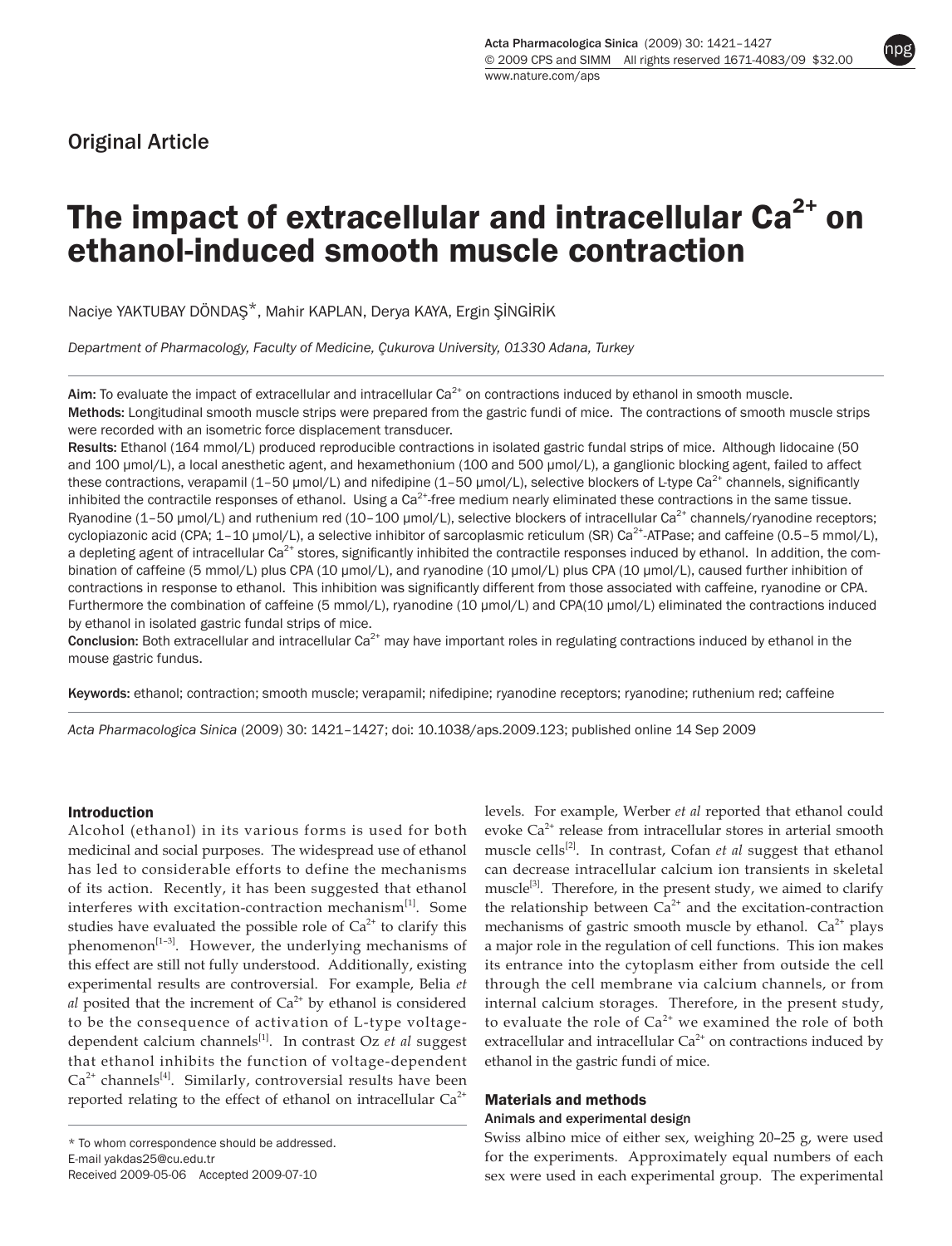procedures were approved by the animal care committee of the University of Çukurova (TIBDAM), and the experiments were carried out in accordance with the Principles of Laboratory Animal Care (National Institutes of Health guideline; publication No 86-23, reversed 1984). All animals were kept under standard laboratory conditions (12 h dark/12 h light).

## Tissue preparation

1422

npg

Mice were fasted for 24 h with free access to water, then killed by stunning and cervical dislocation. The stomach was removed and longitudinal muscle strips (approximately 15 mm×3 mm) were prepared from the gastric fundus (one strip from each animal). The strips were then mounted under a resting tension of 0.5 g in 10 mL organ baths containing Tyrode's solution (mmol/L: NaCl 136.7, KCl 2.6, CaCl $_2$  1.8, MgCl<sub>2</sub>·6H<sub>2</sub>O 0.95 NaH<sub>2</sub>PO<sub>4</sub>·2H<sub>2</sub>O 0.41, NaHCO<sub>3</sub> 11.9, glucose 5.05). The bath medium was maintained at 37  $^{\circ}$ C and bubbled with 95%  $O_2$  and 5%  $CO_2$ . Each preparation was washed with fresh Tyrode's solution at 15 min intervals during a 1 h equilibration period. The responses were recorded with an isometric force displacement transducer (MAY, FDT 0.5). Data were recorded and stored using data acquisition software (BIOPAC, MP35 System, Inc).

#### Protocol

In the present study, two sets of experiments were performed, each of which is detailed below.

In the first set of experiments, after a preincubation period of 1 h, the basal tonus of the preparation was recorded for 5 min and then ethanol (164 mmol/L) was added to the organ baths. The addition of ethanol resulted in contractions reaching a steady state within 10 min. The tissue was then rinsed with Tyrode's solution and allowed to rest for 40 min. After resting, the protocol was repeated. This set of experiments served as the general control group (*n*=12).

The second set of experiments was conducted after the first ethanol (164 mmol/L) response was recorded and the tissue was rinsed with Tyrode's solution. Preparations were incubated separately with lidocaine  $(50-100 \mu \text{mol/L})$ , hexamethonium (100–500 µmol/L), verapamil (1, 10, 50 µmol/L), nifedipine (1, 10, 50  $\mu$ mol/L), Ca<sup>2+</sup>-free medium (Ca<sup>2+</sup>-free Tyrode's solution; mmol/L: NaCl 139.4, KCl 2.6, MgCl<sub>2</sub>·6H<sub>2</sub>O  $0.95 \text{ NaH}_2\text{PO}_4$ :2H<sub>2</sub>O 0.41, NaHCO<sub>3</sub> 11.9, glucose 5.05), ryanodine (1, 10, 50  $\mu$ mol/L), ruthenium red (10, 50, 100  $\mu$ mol/L), cyclopiazonic acid (CPA; 1, 5, 10 µmol/L), caffeine (0.5, 1, 5 mmol/L), caffeine (5 mmol/L)+CPA (10 µmol/L), ryanodine (10  $\mu$ mol/L)+CPA (10  $\mu$ mol/L), or caffeine (5 mmol/L)+ ryanodine (10  $\mu$ mol/L)+CPA (10  $\mu$ mol/L). After a 40-min incubation, the second ethanol (164 mmol/L) response was examined in the presence of the drug(s) used in the incubation period. Each concentration of each substance was administered to a separate group (*n*=5–6). After the drug was washed away, a third application of ethanol was carried out. The results of this application were not included in the statistical analysis.

# Chemicals

Ethanol unhydrous, hexamethonium, lidocaine, verapamil, nifedipine, ryanodine, ruthenium red, cyclopiazonic acid, and caffeine were obtained from Sigma Chemical Co, St Louis, MO, USA. Stock solutions of hexamethonium, lidocaine, verapamil, ryanodine, ruthenium red, and caffeine were dissolved in distilled water. Nifedipine and cyclopiasonic acid were dissolved in dimethylsulfoxide (DMSO; 1/20000 dilution).

## Statistical analysis

In each experiment in this study, the first two contractile responses to ethanol (164 mmol/L) were used in statistical analysis. Firstly, a response was obtained in the absence of the drug; this was used as the control response for the strip and was regarded as equal to 100%. The second response was obtained in the presence of the drug (in the general control group, the first and the second contractile responses of ethanol were obtained in the absence of the drug). For each preparation, the second contractile response to ethanol was calculated as a percentage of the first response in the same tissue. The results of this calculation were then compared with the results obtained from the general control group. All data, except for the experimental results of using the  $Ca<sup>2+</sup>$ -free medium, were analyzed statistically by one-way analyses of variance (ANOVA) followed by Bonferroni corrections. Experimental results from the  $Ca^{2+}$ -free medium were analyzed statistically with the use of unpaired Student's *t* tests. A value of *P<*0.05 was considered statistically significant.

## **Results**

## Control experiments

Ethanol produced reproducible contractions in the isolated gastric fundal strips of mice. In each experiment, two contractile responses were analyzed (Table 1, Figure 1). In all experiments, after the experimental protocol was completed, the preparation was washed and the third contractile response was obtained.

Table 1. The contractile effect of ethanol (164 mmol/L) in isolated gastric fundal strips of mice. For each group, the points are means±SEM of gastric fundal strips from 12 animals.

| Group                           | First application<br>of 164 mmol/L<br>EtOH (mN) | Second<br>application<br>of 164 mmol/L<br>EtOH (mN) |
|---------------------------------|-------------------------------------------------|-----------------------------------------------------|
| Control                         | 1023.1+126.4                                    | 1251.4+98.9                                         |
| DMSO Control (1/20000 dilution) | $1003.5 + 64.6$                                 | $1209.3 + 69.5$                                     |

## Effects of lidocaine and hexamethonium

Lidocaine (50 and 100  $\mu$ mol/L), a local anesthetic agent, and hexamethonium (100–500 µmol/L), a ganglionic blocking agent, failed to affect the contractions induced by ethanol in the isolated gastric fundal strips of mice (Table 2). These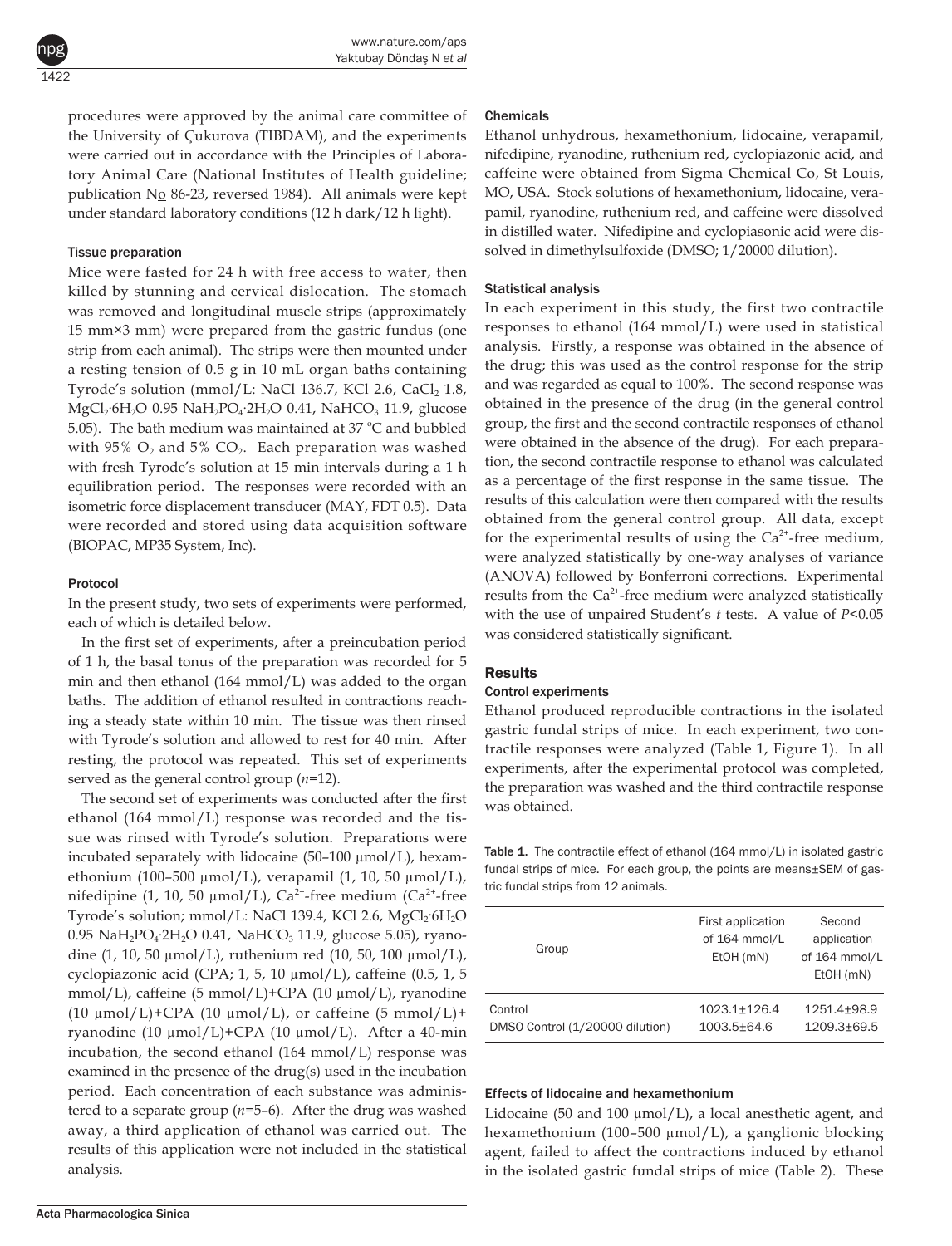Figure 1. A typical tracing showing reproducible contractile responses induced by ethanol (164 mmol/L) in isolated gastric fundal strips of mice (general control group). EtOH: ethanol, W: wash, mN: milli Newton.

Table 2. Effects of lidocaine (50-100 µmol/L) and hexamethonium (100–500 µmol/L) on contractions induced by ethanol (EtOH; 164 mmol/L) in isolated gastric fundal strips of mice. For each concentration of the drug, the points are means±SEM of gastric fundal strips from 6 animals.

| Drug Name     | Drug<br>Concentration<br>$(\mu \text{mol/L})$ | EtOH<br>(% Contraction) | EtOH+Drug<br>(% Contraction) |
|---------------|-----------------------------------------------|-------------------------|------------------------------|
| Lidocaine     | 50                                            | $104.4 + 12.9$          | $128.1 + 11.5$               |
|               | 100                                           | $104.4 + 12.9$          | $112.9 \pm 10.6$             |
| Hexamethonium | 100                                           | $104.4 + 12.9$          | $113.2 + 13.3$               |
|               | 500                                           | $104.4 + 12.9$          | $120.4 \pm 10.1$             |

agents did not affect the basal tones of the preparations (wash-out response of lidocaine group: 121.6±12.0; wash-out response of hexamethonium group: 123.4±13.6).

# Effect of extracellular  $Ca<sup>2+</sup>$  on ethanol-induced contractions

Verapamil (1, 10, and 50 µmol/L), a selective blocker of L-type Ca2+ channels, significantly inhibited (*P<*0.05) the contractile responses to ethanol (Figures 2A, 2B) at all of the concentrations used in this study. Moreover, this agent slightly decreased the basal tones of the preparations (Figure 2A; wash-out response of this group: 120.5±10.2). Similarly, nifedipine (1, 10, 50  $\mu$ mol/L), a selective blocker of L-type Ca<sup>2+</sup> channels, significantly inhibited (*P<*0.05) contractile responses to ethanol (Figures 3A, 3B) at all concentrations used in this study. Like verapamil, nifedipine also slightly decreased the basal tones of isolated gastric fundal strips of mice (Figure 3A; wash-out response:  $91.3\pm5.8$ ). The Ca<sup>2+</sup>-free medium nearly eliminated contractile responses to ethanol (Figure 4A, 4B), and caused a dramatic inhibition of basal tone (Figure 4A; wash out response: 128.6±10.0).

## Effects of intracellular  $Ca<sup>2+</sup>$  on ethanol-induced contractions

The highest concentration  $(50 \text{ µmol/L})$  of ryanodine, a selective blocker of intracellular  $Ca^{2+}$  channels/ryanodine receptors, significantly inhibited (*P*<0.05) the contractile responses to ethanol (Figure 5A, 5B). The lower concentrations (1, 10 µmol/L) of this drug decreased the effect of ethanol (Figure 5B). This agent did not cause any significant alterations in the basal tones of the preparations (Figure 5A; wash-out response



npg

Figure 2. (A) A representative trace showing the effect of verapamil (50 µmol/L) on contractile responses to ethanol (164 mmol/L). EtOH: Ethanol, W: Wash, mN: milli Newton. (B) Effect of verapamil (1, 10, 50 µmol/L) on contractions induced by ethanol (164 mmol/L) in isolated gastric fundal strips of mice. Control: 164 mmol/L ethanol. For each concentration of the drug, the points are means±SEM of gastric fundal strips from 6 animals. Significant differences were evaluated by one-way analysis of variance (ANOVA). Post hoc: Bonferroni. <sup>b</sup>P<0.05 vs control.



Figure 3. (A) A representative trace showing the effect of nifedipine (50 µmol/L) on contractile responses to ethanol (164 mmol/L). EtOH: Ethanol, W: Wash, mN: milli Newton. (B) Effect of nifedipine (1, 10, 50 µmol/L) on contractions induced by ethanol (164 mmol/L) in isolated gastric fundal strips of mice. Control: 164 mmol/L ethanol includes DMSO (1:20000 dilution). For each concentration of the drug, the points are means±SEM of gastric fundal strips from 6 animals. Significant differences were evaluated by one-way analysis of variance (ANOVA). *Post hoc*: Bonferroni. <sup>b</sup> *P<*0.05 *vs* control.

of this group: 25±3.1). The effect of this agent was irreversible. The other selective blocker of ryanodine receptors, ruthenium red (10, 50, 100 µmol/L), significantly inhibited (*P*<0.05) the contractile responses to ethanol at all concentrations used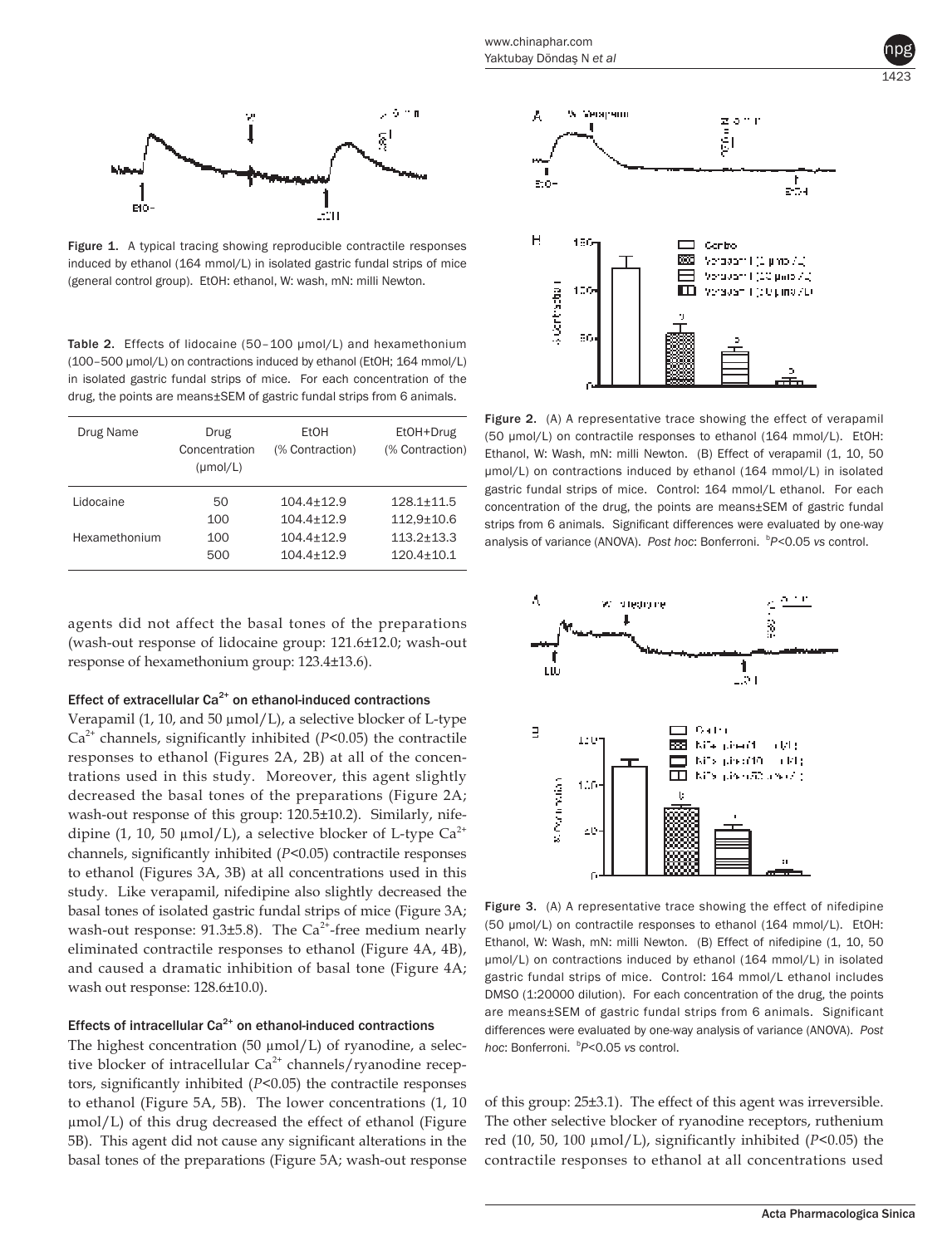



**Figure 4.** (A) A representative trace showing the effect of  $Ca^{2+}$ -free medium on contractile responses to ethanol (164 mmol/L). EtOH: Ethanol, W: Wash, mN: milli Newton. (B) Effect of  $Ca^{2+}$ -free medium on contractions induced by ethanol (164 mmol/L) in isolated gastric fundal strips of mice. The points are means±SEM of gastric fundal strips from 6 animals. Significant differences were evaluated by unpaired Student's *t* tests. <sup>b</sup> *P<*0.05 *vs* control.



Figure 5. (A) A representative trace showing the effect of ryanodine (50 µmol/L) on contractile responses to ethanol (164 mmol/L). EtOH: Ethanol, W: Wash mN: milli Newton. (B) Effect of ryanodine (1, 10, 50 µmol/L) on contractions induced by ethanol (164 mmol/L) in isolated gastric fundal strips of mice. Control: 164 mmol/L ethanol. For each concentration of the drug, the points are means±SEM of gastric fundal strips from 5 animals. Significant differences were evaluated by one-way analysis of variance (ANOVA). Post hoc: Bonferroni. <sup>b</sup>P<0.05 vs control.

(Figure 6A, 6B). Like ryanodine, it did not cause any significant alterations in the basal tones of the preparations (Figure 6A; wash-out response of this group: 118.4±9.8). Cyclopiazonic acid (CPA; 1, 5, 10  $\mu$ mol/L), a selective inhibitor of sarcoplasmic reticulum (SR)  $Ca<sup>2+</sup>-ATPase$ , significantly inhibited (*P<*0.05) the ethanol-induced contractions at all concentrations used in this study (Figure 7A, 7B). At the beginning of the experiments, CPA only slightly and transiently increased



Figure 6. (A) A representative trace showing the effect of ruthenium red (100 µmol/L) on contractile responses to ethanol (164 mmol/L). EtOH: Ethanol, W: Wash, mN: milli Newton. (B) Effect of ruthenium red (10, 50, 100 µmol/L) on contractions induced by ethanol (164 mmol/L) in isolated gastric fundal strips of mice. Control: 164 mmol/L ethanol. For each concentration of the drug, the points are means±SEM of gastric fundal strips from 6 animals. Significant differences were evaluated by one-way analysis of variance (ANOVA). Post hoc: Bonferroni. <sup>b</sup>P<0.05 vs control.



Figure 7. (A) A representative trace showing the effect of cyclopiazonic acid (CPA; 10 µmol/L) on contractile responses to ethanol (164 mmol/L). EtOH: Ethanol, W: Wash, mN: milli Newton. (B) Effect of CPA (1, 5, 10 µmol/L) on contractions induced by ethanol (164 mmol/L) in isolated gastric fundal strips of mice. Control: 164 mmol/L ethanol includes DMSO (1:20000 dilution). For each concentration of the drug, the points are means±SEM of gastric fundal strips from 5 animals. Significant differences were evaluated by one-way analysis of variance (ANOVA). *Post hoc*: Bonferroni. <sup>b</sup> *P<*0.05 *vs* control.

the basal tone of the preparation (Figure 7A). This increment lasted about 5 min, after which the effects decreased. Between 40 and 50 min of the incubation time, which corresponds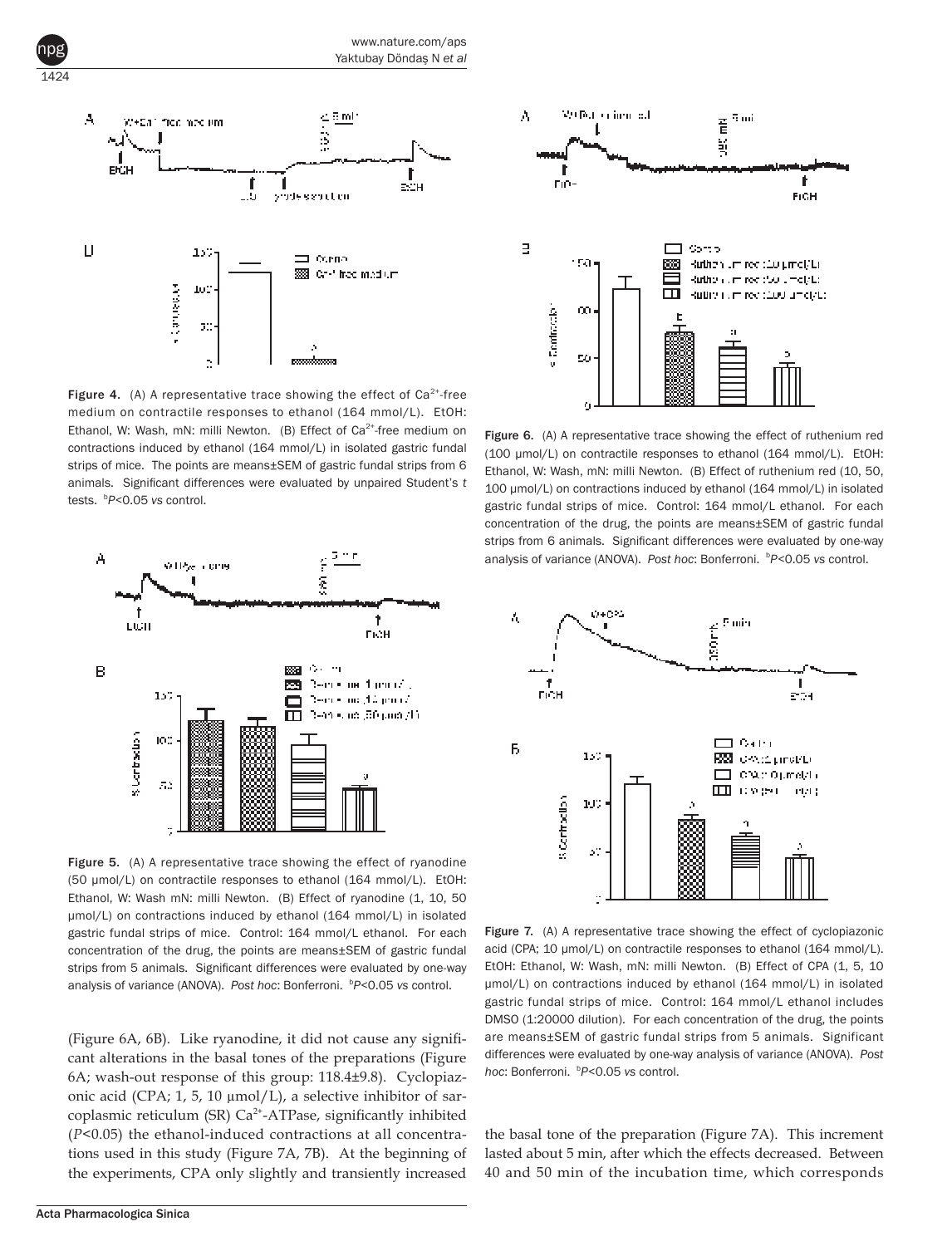



Figure 8. (A) A representative trace showing the effect of caffeine (5 mmol/L) on contractile responses to ethanol (164 mmol/L). EtOH: Ethanol, W: Wash, mN: milli Newton. (B) Effect of caffeine CPA (0.5, 1, 5 mmol/L) on contractions induced by ethanol (164 mmol/L) in isolated gastric fundal strips of mice. Control: 164 mmol/L ethanol. For each concentration of the drug, the points are means±SEM of gastric fundal strips from 6 animals. Significant differences were evaluated by one-way analysis of variance (ANOVA). Post hoc: Bonferroni. <sup>b</sup>P<0.05 vs control.

to the time of the second ethanol application in the normal experimental protocol, CPA slightly increased the basal tone (wash-out response of this group: 110.5±13.4). Similar to ryanodine, caffeine, a depleting agent of intracellular  $Ca<sup>2+</sup>$  stores, decreased the effect of ethanol in all concentrations used in this study (0.5, 1, 5 mmol/L). Only the highest concentration of caffeine caused a significant inhibition of contractile responses to ethanol (Figure 8B). This agent did not cause any significant alteration in the basal tones of the preparations (Figure 8A; wash-out response of this group: 104.1±9.7). The combination of caffeine (5 mmol/L)+CPA (10 µmol/L) potentiated the inhibitory action of caffeine (5 mmol/L) and CPA (10  $\mu$ mol/L) on ethanol-induced contractions. This inhibition was significantly different (*P<*0.05) from both caffeine (5 mmol/L) and CPA (10  $\mu$ mol/L) results (Figure 9). In addition, the combination of ryanodine (10 μmol/L)+CPA (10 μmol/L) also potentiated the inhibitory action of ryanodine  $(10 \mu \text{mol/L})$  and CPA (10  $\mu$ mol/L) on ethanol-induced contractions. This inhibition was significantly different (*P*<0.05) from those of both ryanodine (10  $\mu$ mol/L) and CPA (10  $\mu$ mol/L) (Figure 9). Furthermore, the combination of caffeine (5 mmol/L)+ryanodine (10  $\mu$ mol/L)+CPA (10  $\mu$ mol/L) completely eliminated the contractile responses to ethanol in the gastric fundal strips of mice (Figure 9).

#### **Discussion**

In our study, we aimed to investigate the role of  $Ca<sup>2+</sup>$  on contractions induced by ethanol in the mouse gastric fundus. Since we obtained more stable contractile responses with 164



Figure 9. Effects of caffeine (5 mmol/L), ryanodine (10 µmol/L), cyclopiazonic acid (CPA; 10 µmol/L), caffeine (5 mmol/L)+CPA (10 µmol/L), ryanodine (10 µmol/L)+CPA (10 µmol/L) and caffeine (5 mmol/L)+ryanodine (10 µmol/L)+CPA (10 µmol/L) on contractions induced by ethanol (164 mmol/L) in isolated gastric fundal strips of mice. Control: 164 mmol/L ethanol includes DMSO (1:20000 dilution). For each concentration of the drug, the points are means±SEM of gastric fundal strips from 5–6 animals. Significant differences were evaluated by one-way analyses of variance (ANOVA). Post hoc: Bonferroni. <sup>b</sup>P<0.05 *vs* control. <sup>e</sup>P<0.05 *vs* caffeine (5 mmol/L). <sup>h</sup>P<0.05 *vs* ryanodine (10 µmol/L). <sup>k</sup> *P<*0.05 *vs* CPA (10 µmol/L).

mmol/L (1 *v*/*v*) of ethanol in our preliminary experiments, we used this concentration in the current study. The experimental results of a study by Cooke and Birchall support our choice of this ethanol concentration<sup>[5]</sup>. In their study, the authors reported that gastric muscle is exposed to ethanol concentrations higher than those in blood. In addition, Sim *et al* also reported that a 342 mmol/L (2 *v*/*v* %) concentration of ethanol used in isolated cat gastric fundi appears to be attainable in the stomach muscle tissues of living animals<sup>[6]</sup>. In light of this, we believe that the ethanol concentration used in the present study is acceptable for use with the gastric fundus.

To clarify if the effects of ethanol are due to muscular or neuronal causes, we used hexamethonium and lidocaine to prevent neuronal action potentials. Hexamethonium is a ganglionic blocking agent<sup>[7]</sup>. It can act on receptors at pre-ganglionic sites in both the sympathetic and parasympathetic nervous systems, both of which are regulated only pre-ganglionically by nicotinic acetylcholine receptors<sup>[7]</sup>. Hexamethonium has no effect on the muscarinic acetylcholine receptors located on target organs of the parasympathetic nervous system, nor on nicotinic acetylcholine receptors at the neuromuscular junctions that are responsible for skeletal muscle motor response. Lidocaine, a local anesthetic agent, alters depolarization in neurons by blocking the fast voltage gated sodium (Na<sup>+</sup>) channels in the cell membrane<sup>[8]</sup>. With sufficient blockage, the membrane of the presynaptic neuron will not depolarize and so will fail to transmit an action potential. With lidocaine, there is a high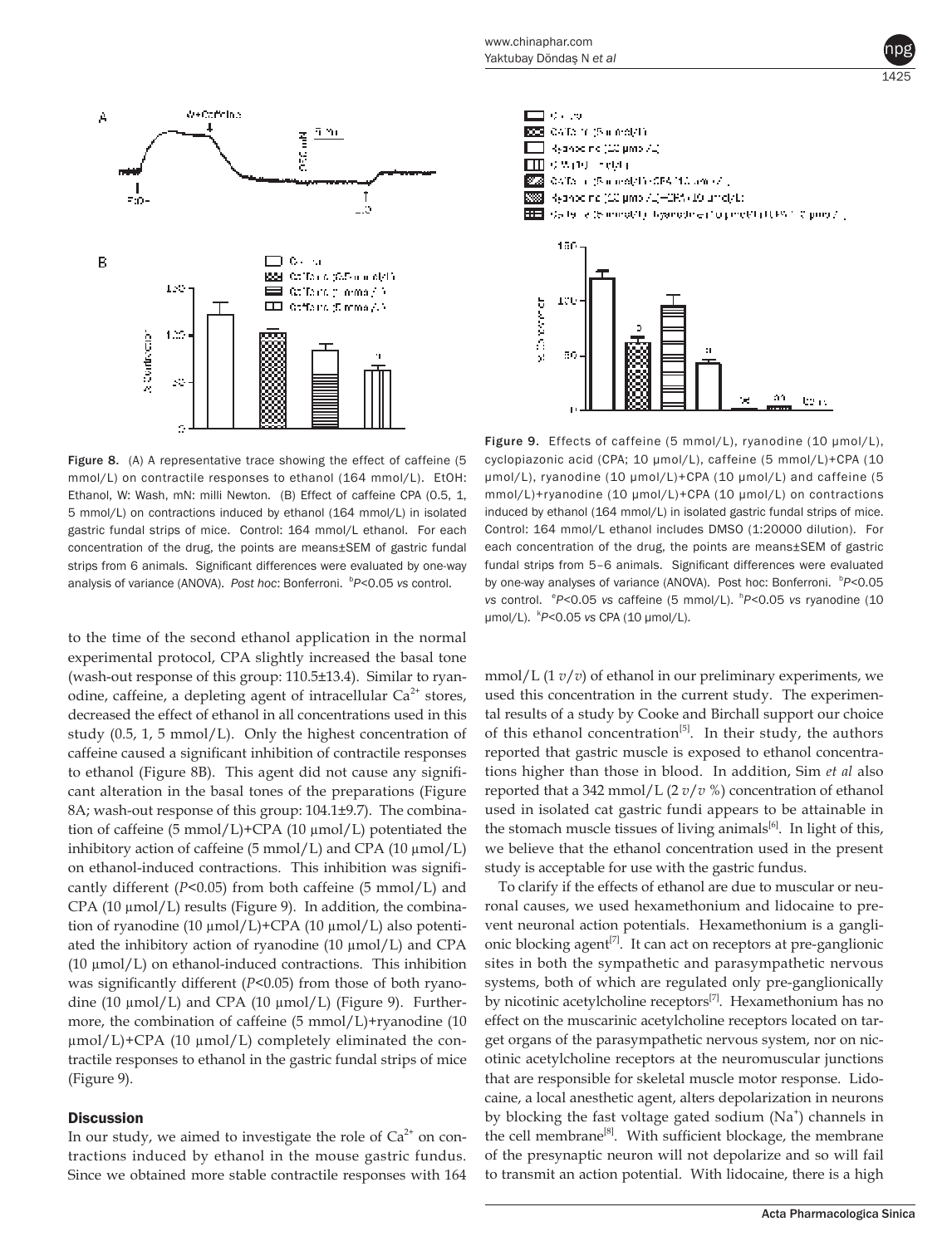degree of selectivity in the blockage of neurons and neuron signaling $[8]$ . In this study, hexamethonium and lidocaine failed to affect the contractions induced by 164 mmol/L ethanol in isolated gastric fundal strips of mice. Our present data suggest that ethanol may directly affect the muscle cells of the gastric fundus. The results of a study conducted by Keshavarzian *et al* confirm our hypothesis<sup>[9]</sup>. Since the effects of ethanol in cat esophagi were not eliminated by cervical vagotomy or intravenous tetrodotoxin (TTX), the authors suggested that ethanol has a direct effect on the esophageal muscle cells of cats[9]. Similarly, Sim *et al* reported that the effect of ethanol was not inhibited by atropine (1 μmol/L), hexamethonium 1 µmol/L, phentolamine (1 µmol/L), propranolol (1 µmol/L) or TTX (1 µmol/L) in cat gastric smooth muscle[10]. Zhang *et al* also confirmed our hypothesis<sup>[11]</sup>, and suggested that ethanolinduced contractions in canine cerebral vascular tissues are a result of direct actions on the smooth muscle cells<sup>[11]</sup>.

1426

npg

 $Ca<sup>2+</sup>$  plays a major role in the regulation of various cell functions. This ion enters the cytoplasm either from outside the cell through the cell membrane via calcium channels, such as voltage-gated calcium channels, or from internal calcium storages in sarcoplasmic/endoplasmic reticulum. Therefore, in the present study, to evaluate the role of  $Ca^{2+}$ , we examined the influence of both extracellular and intracellular  $Ca^{2+}$  on contractions induced by ethanol in the gastric fundal strips of mice.

In order to evaluate the role of extracellular  $Ca<sup>2+</sup>$  on ethanolinduced contractions, we examined verapamil, nifedipine and a  $Ca<sup>2+</sup>$ -free medium in separate experimental groups. Verapamil and nifedipine, selective blockers of L-type  $Ca<sup>2+</sup>$ channels, caused dramatic inhibitions on contractions induced by ethanol in the isolated gastric fundal strips of mice. The  $Ca<sup>2+</sup>$ -free medium nearly eliminated these contractions. These results suggest that extracellular  $Ca^{2+}$  and voltage-dependent L-type calcium channels may have important roles in ethanolinduced contractions in the related tissue. A similar suggestion was advanced by Zhang *et al*<sup>[11]</sup>, who suggested that extracellular  $Ca^{2+}$  is necessary for ethanol to induce contractions<sup>[11]</sup>. In addition, Tirapelli *et al* also suggest that the enhanced vascular response to phenylephrine in the aortas of ethanoltreated rats is maintained by an increased extracellular  $Ca^{2+}$ influx[12]. The results of Walter and Messing are in line with our data<sup>[13]</sup>. In that study, it was reported that exposure to ethanol is associated with increases in functional L-type channels[13]. The experimental results of a study by Altura *et al* also confirm our data $^{[14]}$ . In that study, the authors reported that ethanol produced contractile responses in rat cerebral arterioles and venules, and that two selective blockers of L-type calcium channels, nimodipine and verapamil, inhibited the alcohol-induced cerebrovasospasms $[14]$ . In another study, the role of L-type  $Ca^{2+}$  channels was emphasized in the effects of ethanol on rat fetal hypothalamic cells in culture<sup>[15]</sup>. In addition, the results of a study by Lombardi *et al* reported data that aligns with our hypothesis<sup>[16]</sup>. In that study, nifedipine inhibited the bronchoconstriction induced by ethanol in normal healthy volunteers. In our study, it seems that ethanol would

directly activate the L-type calcium channels of smooth muscle cells in the mouse gastric fundus. Since ethanol also has a nonpolar character, it is likely that the binding site of ethanol is a hydrophobic site on the channel. Further work is needed to clarify this point. A similar suggestion was made by Oz *et*   $a^{[4]}$ , who suggest that ethanol directly binds to voltage-dependent calcium channels. They also reported that the binding site of ethanol is a hydrophobic pocket on the channel protein[4]. The results of a study by Simasko *et al* also confirm our suggestion. In that study, it was reported that ethanol could directly modulate cytoplasmic calcium levels in hypothalamic cells, mostly by a pathway that involves extracellular  $Ca<sup>2+</sup>$  and <mark>voltage-dependent calcium channels<sup>[15]</sup>.</mark>

To clarify the role of intracellular  $Ca<sup>2+</sup>$  on ethanol-induced contractions, we first used two specific antagonists of ryanodine receptors: ryanodine and ruthenium red. Ryanodine receptors (RyRs) form a class of intracellular calcium channels present in various forms of excitable animal tissues such as muscles and neurons. It is the major cellular mediator of calcium-induced calcium release in animal cells. RyRs mediate the release of calcium ions from the sarcoplasmic/endoplasmic reticulum, an essential step in muscle contraction. Ryanodine and ruthenium red are the specific antagonists of  $RyRs<sup>[17]</sup>$ . Ryanodine locks the RyRs at a half-open state at nanomolar concentrations, yet fully closes them at micromolar concentrations<sup>[18]</sup>. In our study, micromolar concentrations of ryanodine and ruthenium red significantly inhibited the contractions induced by ethanol in isolated gastric fundal strips of mice. This result suggests that RyRs, in other words, intracellular  $Ca<sup>2+</sup>$ , may have a impact on contractions induced by ethanol in the gastric fundal strips. The results of a study conducted by Oba *et al* confirm our results<sup>[19]</sup>, reporting that ethanol potentiates the  $Ca^{2+}$ -induced  $Ca^{2+}$  release mechanism, which is related to  $RyRs^{[19]}.$ 

In our study, we also used cyclopiazonic acid (CPA), a selective inhibitor of sarcoplasmic reticulum (SR)  $Ca<sup>2+</sup>-ATPase$ (SERCA), to clarify the role of intracellular  $Ca^{2+}$  on ethanolinduced contractions in the gastric fundus. SERCA plays a central role in muscle contractility<sup>[20]</sup>. SERCA actively transports  $Ca^{2+}$  into the SR and regulates cytosolic  $Ca^{2+}$  concentration, SR  $Ca^{2+}$  load, and the rate of contraction and relaxation of the muscle<sup>[20]</sup>. In the present study, CPA significantly inhibited *(P<*0.05) the contractions induced by ethanol in isolated mouse gastric fundal strips in a concentration-dependent manner. This result suggests a role for intracellular  $Ca^{2+}$  in contractions induced by ethanol and corroborates the results found with ryanodine and ruthenium red.

In the present study, we also used caffeine, a depleting agent of intracellular  $Ca^{2+}$  stores, to confirm the role of intracellular  $Ca<sup>2+</sup>$  stores in ethanol contractions. Caffeine is a  $Ca<sup>2+</sup>$ -releasing agent that affects intracellular calcium stores. It activates RyRs by potentiating sensitivity to native ligand  $Ca^{2+}$ , then it depletes intracellular  $Ca^{2+}$  stores<sup>[18, 21]</sup>. In this study, caffeine significantly inhibited (*P<*0.05) the contractile responses to ethanol in the isolated gastric fundal strips of mice. This result supports a role for intracellular  $Ca^{2+}$ . The results of a study